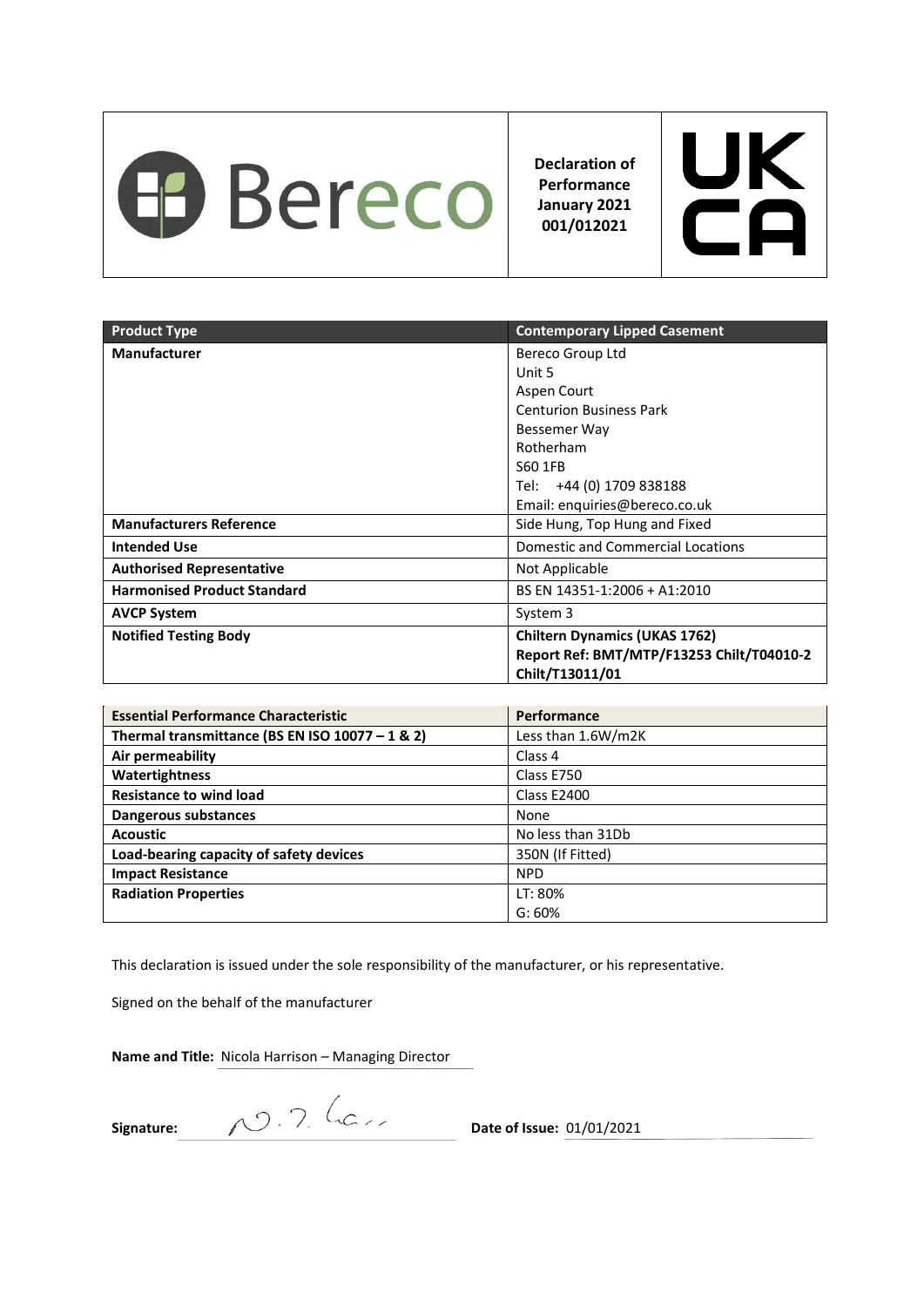

**Declaration of Performance January 2021 002/012021**



| <b>Product Type</b>                | <b>Traditional Lipped Casement</b>       |
|------------------------------------|------------------------------------------|
| <b>Manufacturer</b>                | Bereco Group Ltd                         |
|                                    | Unit 5                                   |
|                                    | Aspen Court                              |
|                                    | <b>Centurion Business Park</b>           |
|                                    | Bessemer Way                             |
|                                    | Rotherham                                |
|                                    | S60 1FB                                  |
|                                    | Tel: +44 (0) 1709 838188                 |
|                                    | Email: enquiries@bereco.co.uk            |
| <b>Manufacturers Reference</b>     | Side Hung, Top Hung and Fixed            |
| <b>Intended Use</b>                | <b>Domestic and Commercial Locations</b> |
| <b>Authorised Representative</b>   | Not Applicable                           |
| <b>Harmonised Product Standard</b> | BS EN 14351-1:2006 + A1:2010             |
| <b>AVCP System</b>                 | System 3                                 |
| <b>Notified Testing Body</b>       | <b>Chiltern Dynamics (UKAS 1762)</b>     |
|                                    | Report Ref Chilt/P04081 Chilt/T04010-2   |
|                                    | Chilt/T13011/10                          |

| <b>Essential Performance Characteristic</b>       | <b>Performance</b> |
|---------------------------------------------------|--------------------|
| Thermal transmittance (BS EN ISO $10077 - 1$ & 2) | Less than 1.6W/m2K |
| Air permeability                                  | Class 3            |
| Watertightness                                    | Class 8A           |
| <b>Resistance to wind load</b>                    | Class 5C           |
| Dangerous substances                              | None               |
| <b>Acoustic</b>                                   | No less than 31Db  |
| Load-bearing capacity of safety devices           | 350N (If Fitted)   |
| <b>Impact Resistance</b>                          | <b>NPD</b>         |
| <b>Radiation Properties</b>                       | LT: 80%            |
|                                                   | G: 60%             |

This declaration is issued under the sole responsibility of the manufacturer, or his representative.

Signed on the behalf of the manufacturer

**Signature:** 2009. The Contract Contract Date of Issue: 01/01/2021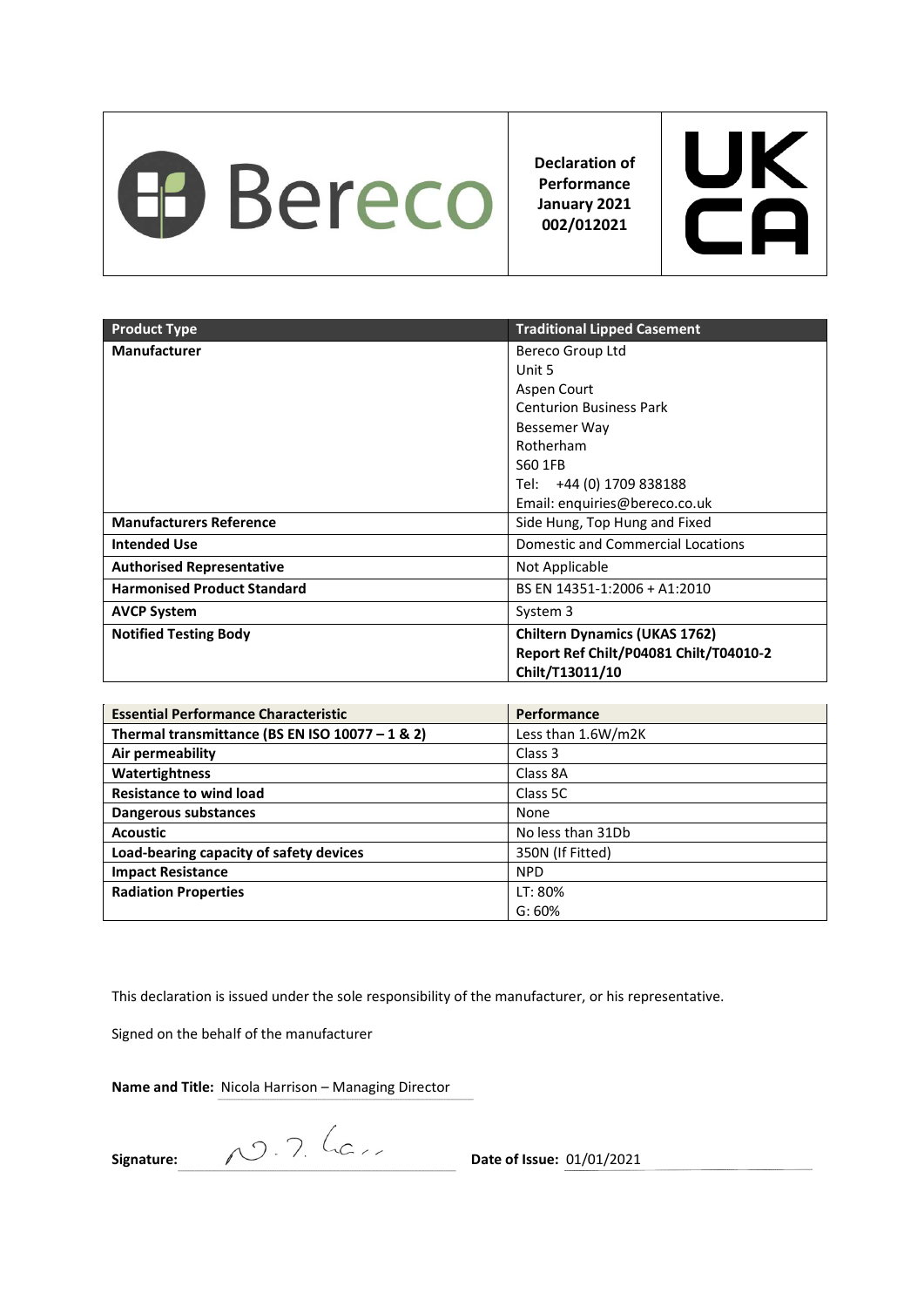

**Declaration of Performance January 2021 003/012021**



| <b>Product Type</b>                | <b>Traditional Flush Casement</b>        |
|------------------------------------|------------------------------------------|
| <b>Manufacturer</b>                | Bereco Group Ltd                         |
|                                    | Unit 5                                   |
|                                    | Aspen Court                              |
|                                    | <b>Centurion Business Park</b>           |
|                                    | Bessemer Way                             |
|                                    | Rotherham                                |
|                                    | S60 1FB                                  |
|                                    | Tel: +44 (0) 1709 838188                 |
|                                    | Email: enquiries@bereco.co.uk            |
| <b>Manufacturers Reference</b>     | Side Hung, Top Hung and Fixed            |
| <b>Intended Use</b>                | <b>Domestic and Commercial Locations</b> |
| <b>Authorised Representative</b>   | Not Applicable                           |
| <b>Harmonised Product Standard</b> | BS EN 14351-1:2006 + A1:2010             |
| <b>AVCP System</b>                 | System 3                                 |
| <b>Notified Testing Body</b>       | <b>Chiltern Dynamics (UKAS 1762)</b>     |
|                                    | Report Ref Chilt/P04081 Chilt/T04010-2   |
|                                    | Chilt/T13011/02                          |

| <b>Essential Performance Characteristic</b>       | <b>Performance</b> |
|---------------------------------------------------|--------------------|
| Thermal transmittance (BS EN ISO $10077 - 1$ & 2) | Less than 1.6W/m2K |
| Air permeability                                  | Class 3            |
| Watertightness                                    | Class 8A           |
| <b>Resistance to wind load</b>                    | Class 5C           |
| Dangerous substances                              | None               |
| <b>Acoustic</b>                                   | No less than 31Db  |
| Load-bearing capacity of safety devices           | 350N (If Fitted)   |
| <b>Impact Resistance</b>                          | <b>NPD</b>         |
| <b>Radiation Properties</b>                       | LT: 80%            |
|                                                   | G: 60%             |

This declaration is issued under the sole responsibility of the manufacturer, or his representative.

Signed on the behalf of the manufacturer

**Name and Title:** Nicola Harrison – Managing Director

**Signature:** 2009. The Contract Contract Contract Contract Contract Contract Contract Contract Contract Contract Contract Contract Contract Contract Contract Contract Contract Contract Contract Contract Contract Contract C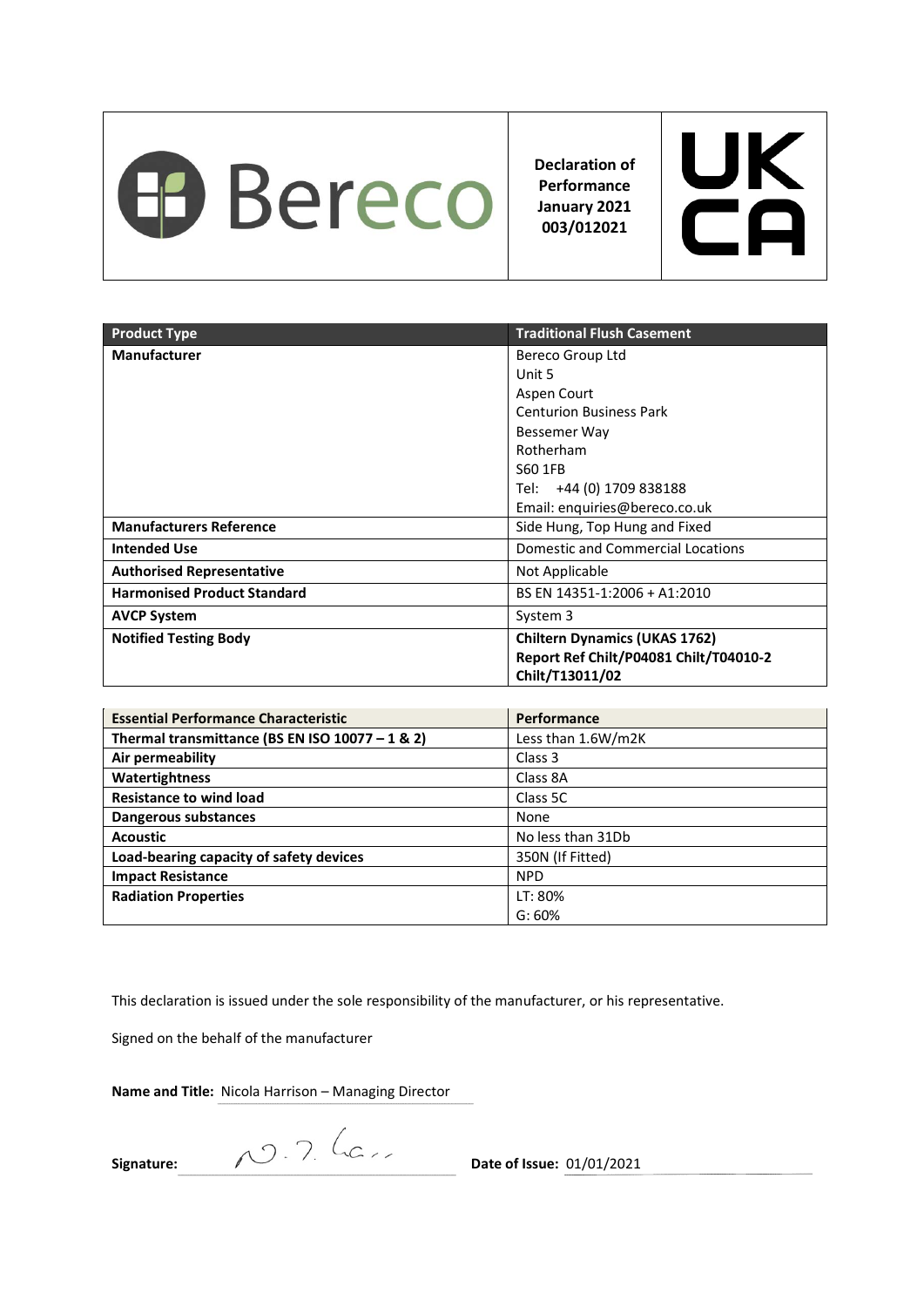

**Declaration of Performance January 2021 004/012021**



| <b>Product Type</b>                | <b>Tilt &amp; Turn Window</b>               |
|------------------------------------|---------------------------------------------|
| <b>Manufacturer</b>                | Bereco Group Ltd                            |
|                                    | Unit 5                                      |
|                                    | Aspen Court                                 |
|                                    | <b>Centurion Business Park</b>              |
|                                    | Bessemer Way                                |
|                                    | Rotherham                                   |
|                                    | S60 1FB                                     |
|                                    | +44 (0) 1709 838188<br>Tel:                 |
|                                    | Email: enquiries@bereco.co.uk               |
| <b>Manufacturers Reference</b>     | Tilt Only, Turn Only, Tilt & Turn and Fixed |
| <b>Intended Use</b>                | Domestic and Commercial Locations           |
| <b>Authorised Representative</b>   | Not Applicable                              |
| <b>Harmonised Product Standard</b> | BS EN 14351-1:2006 + A1:2010                |
| <b>AVCP System</b>                 | System 3                                    |
| <b>Notified Testing Body</b>       | <b>Chiltern Dynamics (UKAS 1762)</b>        |
|                                    | Report Ref BMT/MTP/F15307/02/A              |

| <b>Essential Performance Characteristic</b>       | Performance         |
|---------------------------------------------------|---------------------|
| Thermal transmittance (BS EN ISO $10077 - 1$ & 2) | Less than 1.6W/m2K  |
| Air permeability                                  | Class 4             |
| Watertightness                                    | Class 9A            |
| <b>Resistance to wind load</b>                    | Class <sub>C5</sub> |
| Dangerous substances                              | None                |
| <b>Acoustic</b>                                   | No less than 31Db   |
| Load-bearing capacity of safety devices           | 350N (If Fitted)    |
| <b>Impact Resistance</b>                          | <b>NPD</b>          |
| <b>Radiation Properties</b>                       | LT: 80%             |
|                                                   | G: 60%              |

This declaration is issued under the sole responsibility of the manufacturer, or his representative.

Signed on the behalf of the manufacturer

**Signature:** 2009. T. Communication **Date of Issue:** 01/01/2021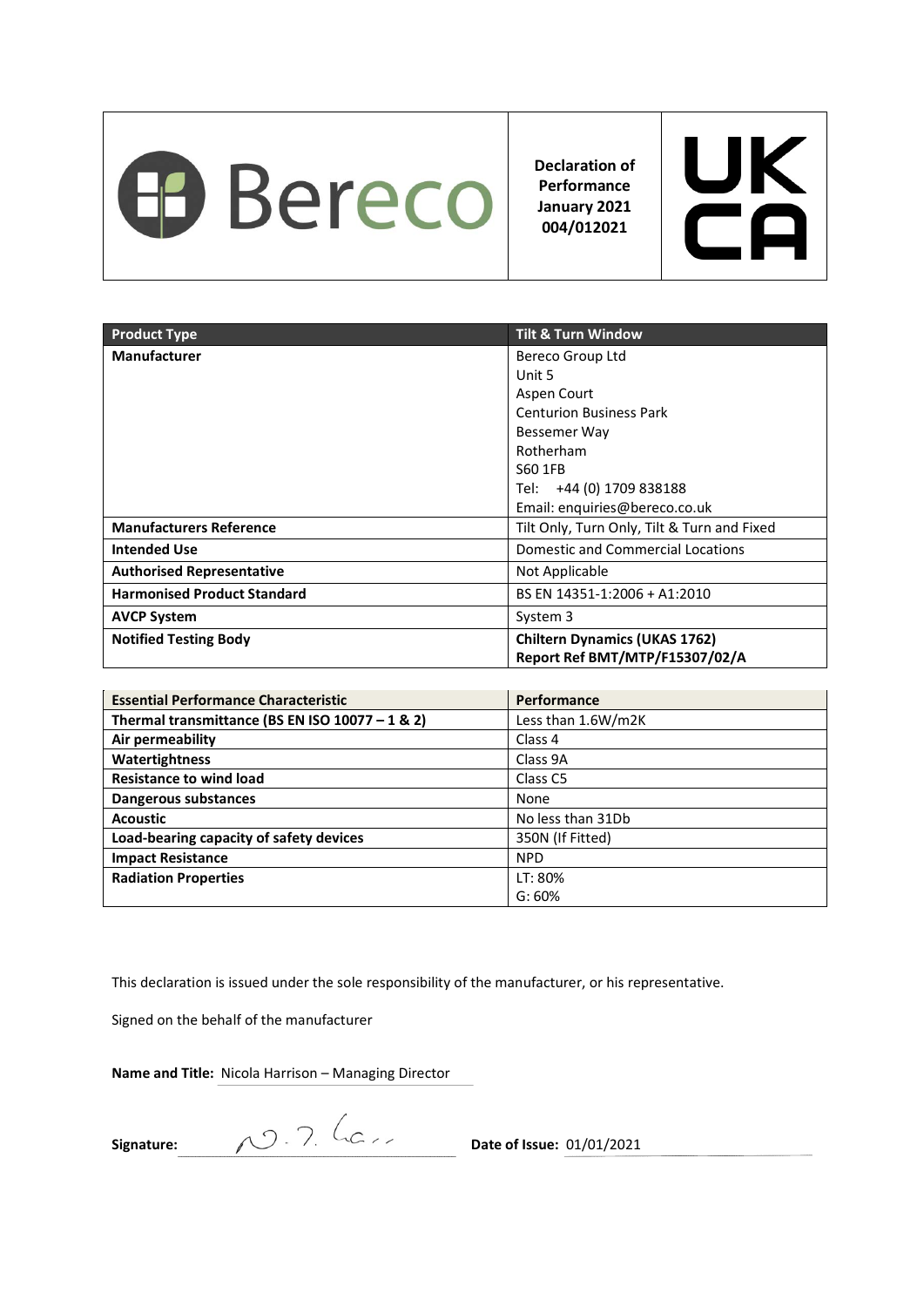

**Declaration of Performance January 2021 005/012021**



| <b>Product Type</b>                | <b>Sliding Sash Window</b>           |
|------------------------------------|--------------------------------------|
| <b>Manufacturer</b>                | Bereco Group Ltd                     |
|                                    | Unit 5                               |
|                                    | Aspen Court                          |
|                                    | <b>Centurion Business Park</b>       |
|                                    | Bessemer Way                         |
|                                    | Rotherham                            |
|                                    | S60 1FB                              |
|                                    | Tel: +44 (0) 1709 838188             |
|                                    | Email: enquiries@bereco.co.uk        |
| <b>Manufacturers Reference</b>     | <b>Vertical Sliding</b>              |
| <b>Intended Use</b>                | Domestic and Commercial Locations    |
| <b>Authorised Representative</b>   | Not Applicable                       |
| <b>Harmonised Product Standard</b> | BS EN 14351-1:2006 + A1:2010         |
| <b>AVCP System</b>                 | System 3                             |
| <b>Notified Testing Body</b>       | <b>Chiltern Dynamics (UKAS 1762)</b> |
|                                    | Report Ref Chilt/P12082/A/Rev1       |
|                                    | Chilt/T13011/03                      |
|                                    | Chilt/T13011/04                      |

| <b>Essential Performance Characteristic</b>       | Performance        |
|---------------------------------------------------|--------------------|
| Thermal transmittance (BS EN ISO $10077 - 1$ & 2) | Less than 1.6W/m2K |
| Air permeability                                  | Class 3            |
| Watertightness                                    | Class 6A           |
| <b>Resistance to wind load</b>                    | Class 5C           |
| <b>Dangerous substances</b>                       | None               |
| <b>Acoustic</b>                                   | No less than 31Db  |
| Load-bearing capacity of safety devices           | 350N (If Fitted)   |
| <b>Impact Resistance</b>                          | <b>NPD</b>         |
| <b>Radiation Properties</b>                       | LT: 80%            |
|                                                   | G: 60%             |

This declaration is issued under the sole responsibility of the manufacturer, or his representative.

Signed on the behalf of the manufacturer

**Name and Title:** Nicola Harrison – Managing Director

**Signature:** 2009. And the Contract of Issue: 01/01/2021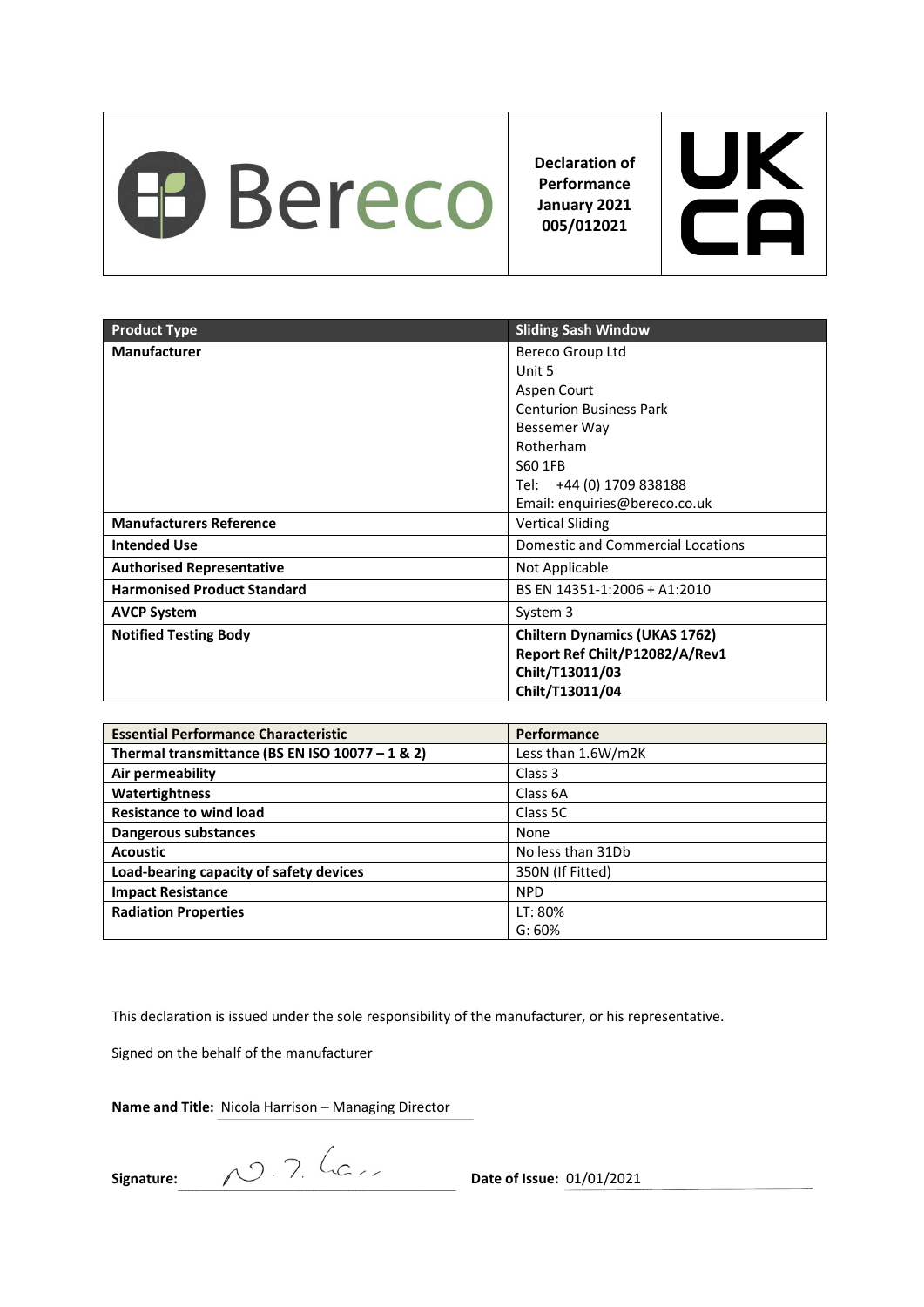

**Declaration of Performance January 2021 006/012021**



| <b>Product Type</b>                | <b>Entrance Doors</b>                                                                           |
|------------------------------------|-------------------------------------------------------------------------------------------------|
| <b>Manufacturer</b>                | Bereco Group Ltd                                                                                |
|                                    | Unit 5                                                                                          |
|                                    | Aspen Court                                                                                     |
|                                    | <b>Centurion Business Park</b>                                                                  |
|                                    | Bessemer Way                                                                                    |
|                                    | Rotherham                                                                                       |
|                                    | S60 1FB                                                                                         |
|                                    | Tel: +44 (0) 1709 838188                                                                        |
|                                    | Email: enquiries@bereco.co.uk                                                                   |
| <b>Manufacturers Reference</b>     | Single Leaf Entrance Doors, Fanlights and                                                       |
|                                    | Sidelights                                                                                      |
| <b>Intended Use</b>                | Domestic and Commercial Locations                                                               |
| <b>Authorised Representative</b>   | Not Applicable                                                                                  |
| <b>Harmonised Product Standard</b> | BS EN 14351-1:2006 + A1:2010                                                                    |
| <b>AVCP System</b>                 | System 3                                                                                        |
| <b>Notified Testing Body</b>       | <b>Chiltern Dynamics (UKAS 1762)</b><br>Report Ref Chilt/P06095 Chilt P11110<br>Chilt/T13011/05 |

| <b>Essential Performance Characteristic</b>       | <b>Performance</b>   |
|---------------------------------------------------|----------------------|
| Thermal transmittance (BS EN ISO $10077 - 1$ & 2) | Less than 1.8W/m2K   |
| Air permeability                                  | Class 4              |
| Watertightness                                    | Class 2A             |
| <b>Resistance to wind load</b>                    | Class A <sub>2</sub> |
| Dangerous substances                              | None                 |
| <b>Acoustic</b>                                   | No less than 31Db    |
| Load-bearing capacity of safety devices           | None                 |
| <b>Impact Resistance</b>                          | <b>NPD</b>           |
| <b>Radiation Properties</b>                       | LT: 80%              |
|                                                   | G: 60%               |

This declaration is issued under the sole responsibility of the manufacturer, or his representative.

Signed on the behalf of the manufacturer

**Name and Title:** Nicola Harrison – Managing Director

**Signature:** 2009. The Contraction of Issue: 01/01/2021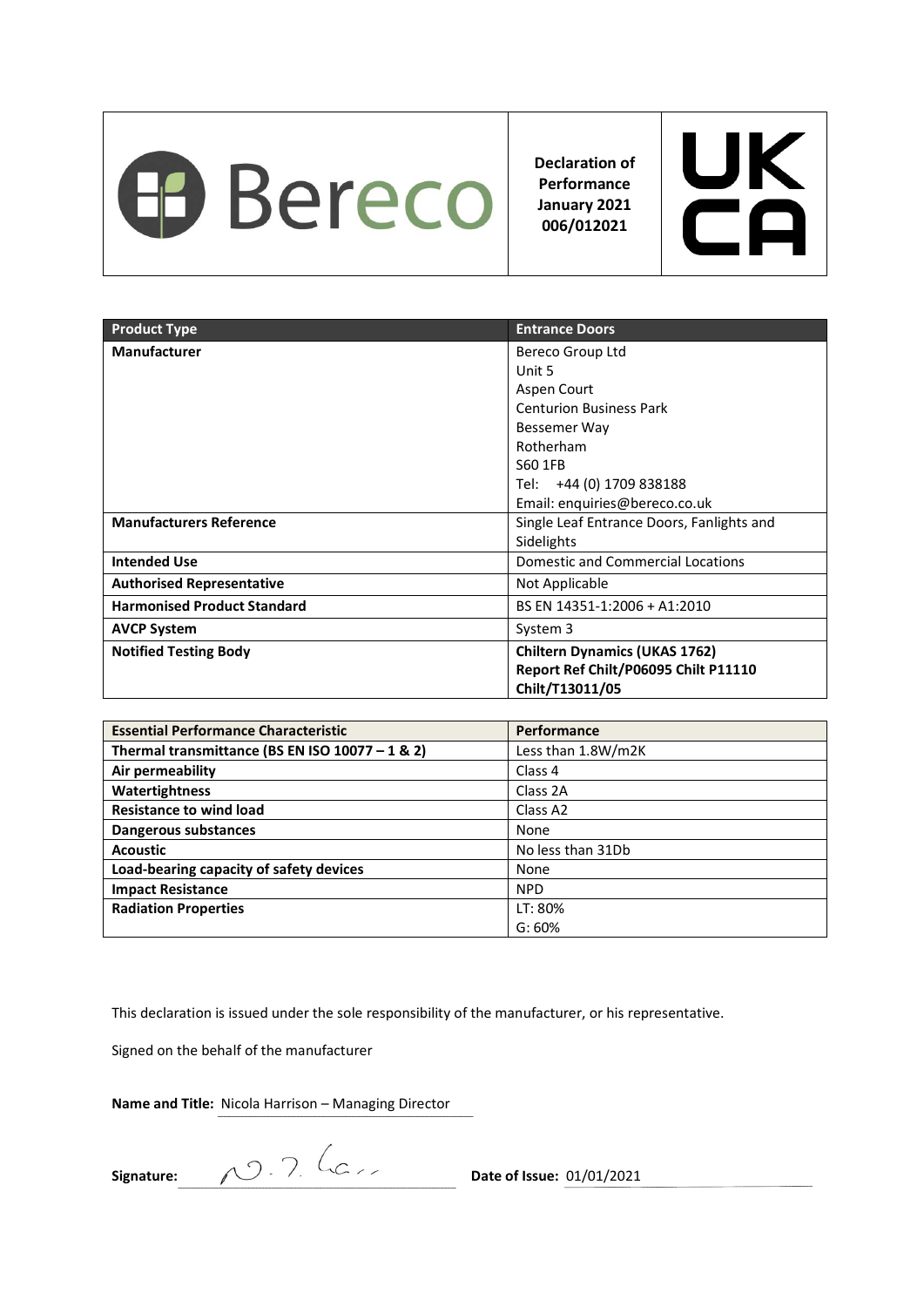

**Declaration of Performance January 2021 007/012021**



| <b>Product Type</b>                | <b>French Doors</b>                      |
|------------------------------------|------------------------------------------|
| <b>Manufacturer</b>                | Bereco Group Ltd                         |
|                                    | Unit 5                                   |
|                                    | Aspen Court                              |
|                                    | <b>Centurion Business Park</b>           |
|                                    | Bessemer Way                             |
|                                    | Rotherham                                |
|                                    | S60 1FB                                  |
|                                    | Tel: +44 (0) 1709 838188                 |
|                                    | Email: enquiries@bereco.co.uk            |
| <b>Manufacturers Reference</b>     | Double Leaf French Doors, Fanlights and  |
|                                    | Sidelights                               |
| <b>Intended Use</b>                | <b>Domestic and Commercial Locations</b> |
| <b>Authorised Representative</b>   | Not Applicable                           |
| <b>Harmonised Product Standard</b> | BS EN 14351-1:2006 + A1:2010             |
| <b>AVCP System</b>                 | System 3                                 |
| <b>Notified Testing Body</b>       | <b>Chiltern Dynamics (UKAS 1762)</b>     |
|                                    | Report Ref Chilt/P08120, Chilt/T13011/06 |
|                                    | Chilt/T13011/07, BMT/MTP/F15311          |
|                                    |                                          |

| <b>Essential Performance Characteristic</b>     | Performance         |
|-------------------------------------------------|---------------------|
| Thermal transmittance (BS EN ISO 10077 - 1 & 2) | Less than 1.8W/m2K  |
| Air permeability                                | Class 3             |
| Watertightness                                  | Class 9A            |
| <b>Resistance to wind load</b>                  | Class <sub>C2</sub> |
| Dangerous substances                            | None                |
| <b>Acoustic</b>                                 | No less than 31Db   |
| Load-bearing capacity of safety devices         | None                |
| <b>Impact Resistance</b>                        | <b>NPD</b>          |
| <b>Radiation Properties</b>                     | LT: 80%             |
|                                                 | G: 60%              |

This declaration is issued under the sole responsibility of the manufacturer, or his representative.

Signed on the behalf of the manufacturer

**Signature:** 2009. The Community Contract Date of Issue: 01/01/2021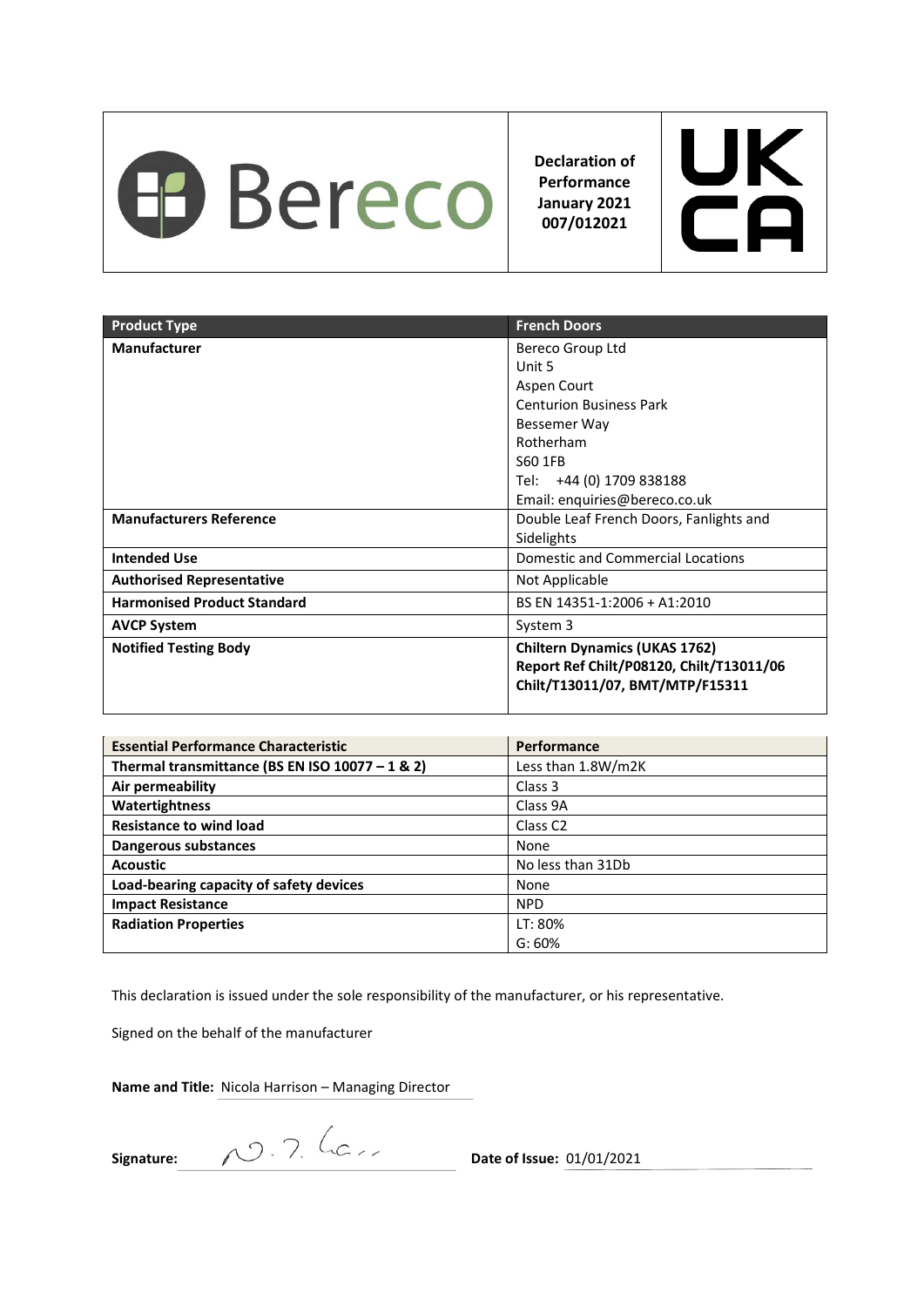

**Declaration of Performance January 2021 008/012021**



| <b>Product Type</b>                | <b>Folding Sliding Doors</b>             |
|------------------------------------|------------------------------------------|
| <b>Manufacturer</b>                | Bereco Group Ltd                         |
|                                    | Unit 5                                   |
|                                    | Aspen Court                              |
|                                    | <b>Centurion Business Park</b>           |
|                                    | Bessemer Way                             |
|                                    | Rotherham                                |
|                                    | S60 1FB                                  |
|                                    | Tel: +44 (0) 1709 838188                 |
|                                    | Email: enquiries@bereco.co.uk            |
| <b>Manufacturers Reference</b>     | Multi Leaf Folding Sliding               |
| <b>Intended Use</b>                | <b>Domestic and Commercial Locations</b> |
| <b>Authorised Representative</b>   | Not Applicable                           |
| <b>Harmonised Product Standard</b> | BS EN 14351-1:2006 + A1:2010             |
| <b>AVCP System</b>                 | System 3                                 |
| <b>Notified Testing Body</b>       | <b>Chiltern Dynamics (UKAS 1762)</b>     |
|                                    | <b>BMT/MTP/F15390/A</b>                  |

| <b>Essential Performance Characteristic</b>     | Performance         |
|-------------------------------------------------|---------------------|
| Thermal transmittance (BS EN ISO 10077 - 1 & 2) | Less than 1.8W/m2K  |
| Air permeability                                | Class 3             |
| Watertightness                                  | Class 2A            |
| <b>Resistance to wind load</b>                  | Class <sub>C2</sub> |
| Dangerous substances                            | None                |
| <b>Acoustic</b>                                 | No less than 31Db   |
| Load-bearing capacity of safety devices         | None                |
| <b>Impact Resistance</b>                        | <b>NPD</b>          |
| <b>Radiation Properties</b>                     | LT: 80%             |
|                                                 | G:60%               |

This declaration is issued under the sole responsibility of the manufacturer, or his representative.

Signed on the behalf of the manufacturer

**Name and Title:** Nicola Harrison – Managing Director

**Signature:** 200. 7. Computer 2001/01/2021